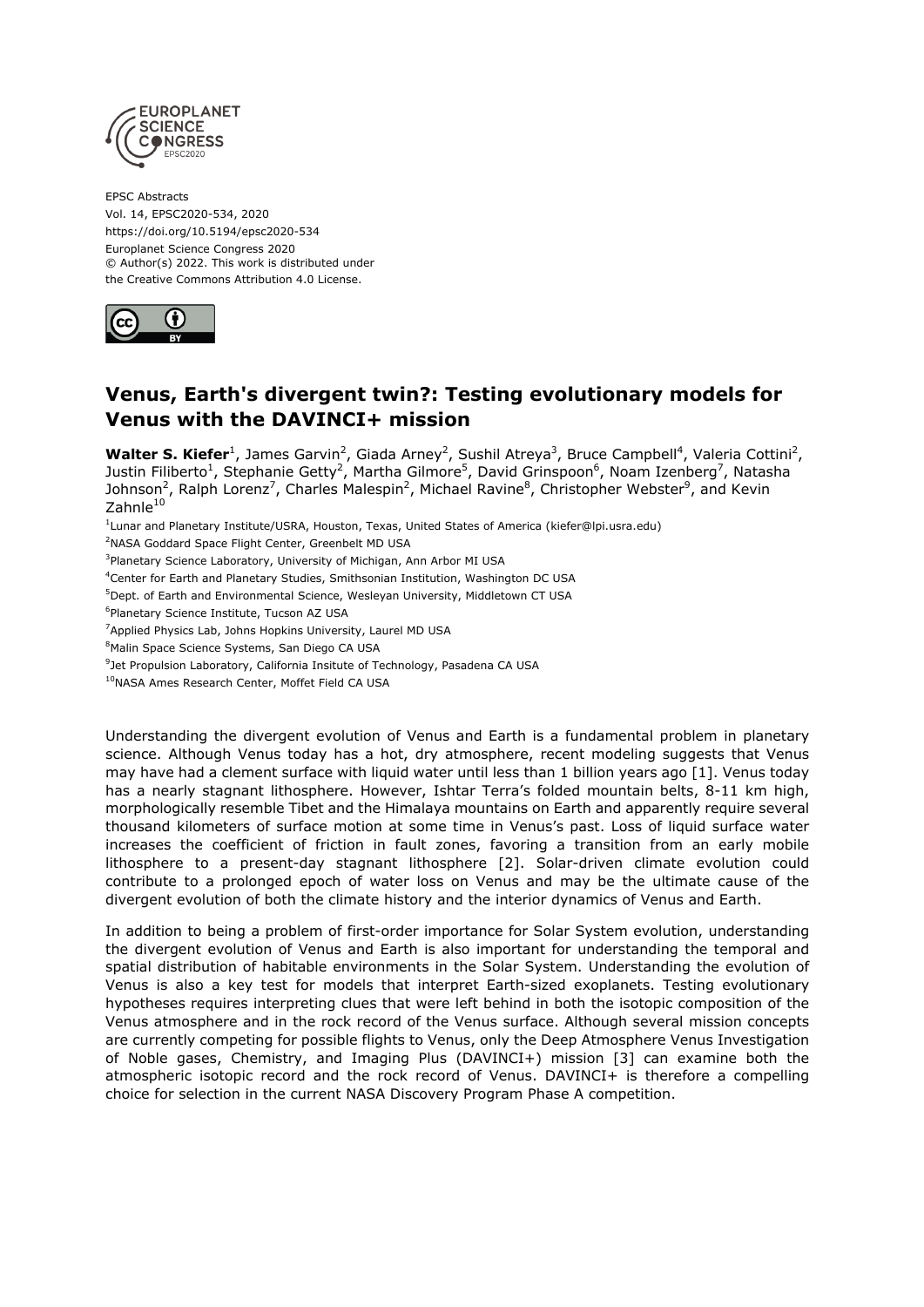DAVINCI+ includes an atmospheric entry probe and a carrier spacecraft (Figure 1). The probe measures atmospheric composition using a mass spectrometer and tunable laser spectrometer, performs descent imaging, and measures atmospheric structure. Following completion of the probe mission, the carrier spacecraft enters Venus orbit and images the Venus surface in the 1 micron atmospheric window. This payload is ideally suited for testing models of Venus evolution.



Figure 1: The DAVINCI+ entry probe studies the atmosphere while imaging the Alpha Regio landing site. Afterward, the carrier probe performs infrared imaging of selected targets from orbit.

# **The History of Water: Isotopic Record**

Pioneer Venus measured the D/H value of an H<sub>2</sub>SO<sub>4</sub> cloud droplet at  $\sim$ 55 km as 157±30 times the terrestrial value, which was interpreted as the signature of escape of water from the Venus atmosphere [4]. Terrestrial spectroscopy produced a similar range, whereas Venus Express measured a value up to three times larger between 70-90 km [5]. The large value relative to Earth shows that Venus lost a substantial amount of water, but the large uncertainty and the lack of data below the clouds makes it difficult to quantitatively model the history of water loss [6]. DAVINCI+ will measure D/H to high precision from above the clouds down to the surface, greatly improving our ability to interpret the history of water loss on Venus. In addition, the abundance and isotopic ratios of Xe and Kr, together with the Kr/Ar and Xe/Ar ratios, which DAVINCI+ will measure with high precision, will be instrumental in revealing whether Venus and Earth formed in the same way and how their climates diverged.